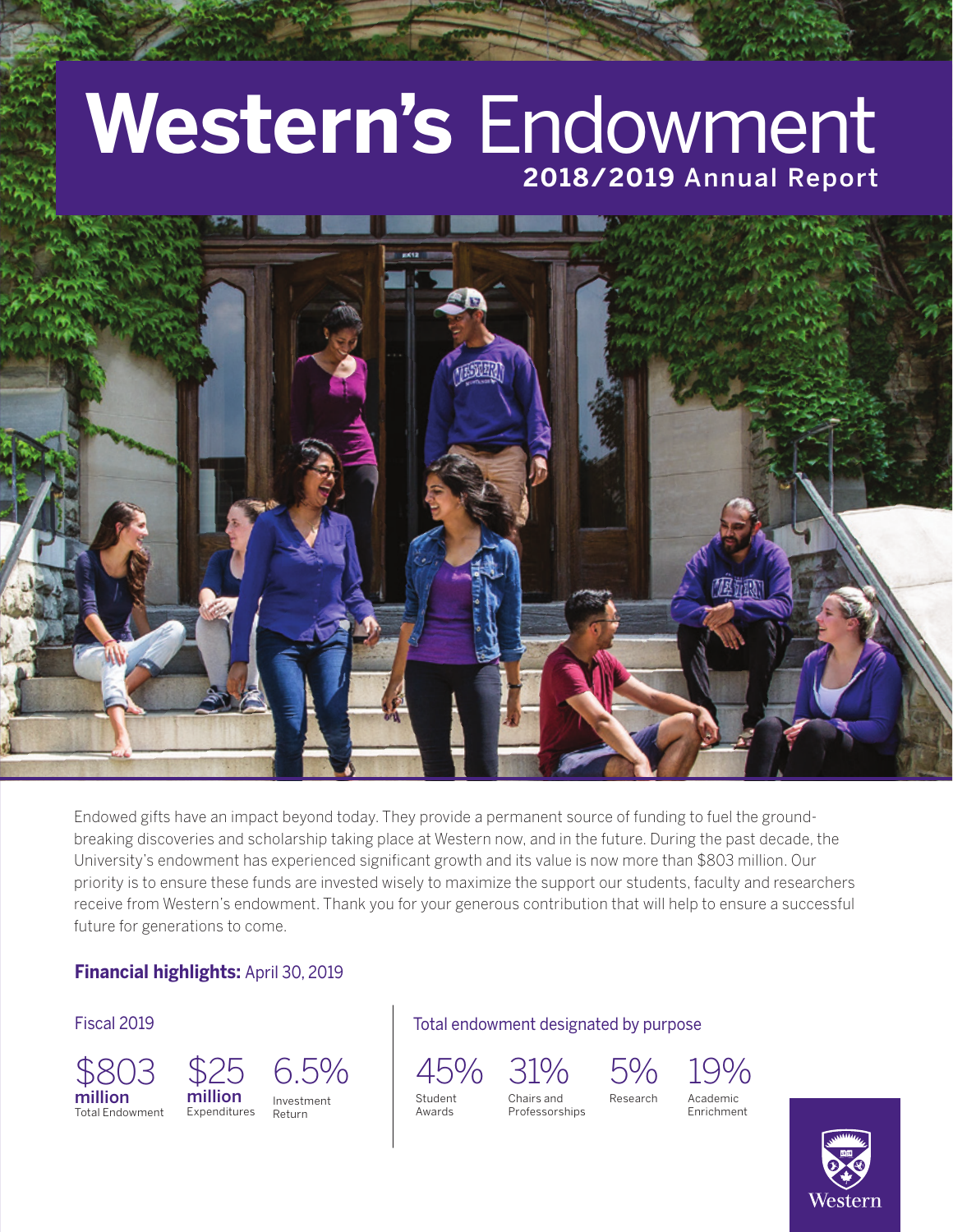## **Investment management**

Western's investments are managed by a diverse and talented group of alumni and staff who are committed to ensuring Western maximizes the support our students and faculty receive. The Investment Committee establishes an investment policy consistent with its investment objectives and monitors portfolio performance against the objectives quarterly. It appoints external fund managers, performance measurement services and independent investment consultants as needed.

The investment objective of the endowment portfolio is to generate a long-term return sufficient to meet the payout rate established by the Board of Governors to fund endowed chairs, scholarships and other University needs, and to maintain the purchasing power of donated capital.

#### **Asset allocation** (at December 31, 2018)

The Investment Committee reviews the asset mix policy on an annual basis to maintain, over the long-term, the best balance between investment returns and an acceptable level of risk.

| <b>Asset Class</b>              |                          | <b>Manager</b>                                                                                        |              | <b>Policy</b> | <b>Actual</b> |
|---------------------------------|--------------------------|-------------------------------------------------------------------------------------------------------|--------------|---------------|---------------|
| <b>Equities</b>                 | Canadian                 | Beutel Goodman & Company Ltd.<br><b>CC&amp;L Investment Management</b><br>Mawer Investment Management |              | 20.0%         | 17.7%         |
|                                 | U.S.                     | <b>State Street Global Advisors</b><br>J.P. Morgan Asset Management                                   |              | 20.0%         | 14.9%         |
|                                 | Non-North American       | Franklin Templeton Institutional<br>MFS Investment Management                                         |              | 20.0%         | 21.0%         |
|                                 | Private                  | <b>Adams Street Partners</b>                                                                          |              | 5.0%          | 7.3%          |
|                                 |                          |                                                                                                       | Sub-total    | 65.0%         | 60.9%         |
| <b>Fixed income</b>             | Core fixed income        | <b>State Street Global Advisors</b>                                                                   |              | 10.0%         | 9.8%          |
|                                 | Commercial mortgages     | TD Greystone Asset Management                                                                         |              | 5.0%          | 5.5%          |
|                                 |                          |                                                                                                       | Sub-total    | 15.0%         | 15.3%         |
| <b>Real assets</b>              | Real estate              | <b>Bentall Kennedy</b><br>IAM Real Estate Group                                                       |              | 5.0%          | 5.3%          |
|                                 | Infrastructure           | <b>First State Investments</b><br>Morrison & Co.                                                      |              | 10.0%         | 11.0%         |
|                                 |                          |                                                                                                       | Sub-total    | 15.0%         | 16.3%         |
| <b>Diversifiers</b>             | Cash / Short Term Bonds  | Fiera Capital                                                                                         |              | 0.0%          | 5.0%          |
|                                 | Absolute return strategy | Romspen Investment Corporation                                                                        |              | 5.0%          | 3.4%          |
|                                 |                          |                                                                                                       | Sub-total    | 5.0%          | 8.4%          |
| <b>Dynamic Currency Hedging</b> |                          | <b>State Street Global Advisors</b>                                                                   |              | 0.0%          | $-0.9%$       |
|                                 |                          |                                                                                                       | <b>Total</b> | 100.0%        | 100.0%        |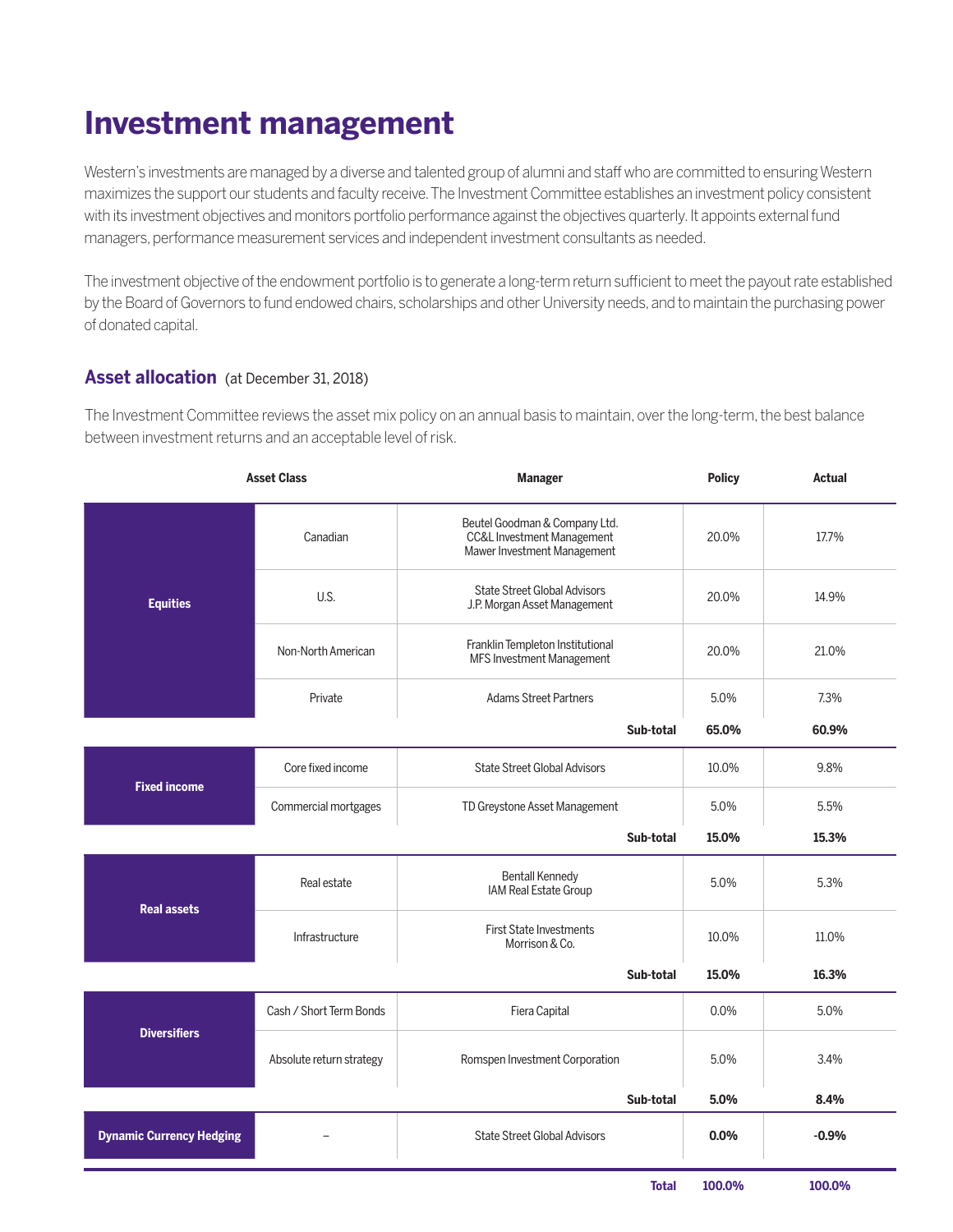### **Investment performance**

### **Investment returns to December 31, 2018**



### **Investment payout rates and timing**

The total return earned by the endowment portfolio net of investment management costs is allocated proportionately to the capital of each endowment fund at April 30 each year. For the period May 1, 2018 to April 30, 2019, the investment return, net of investment management costs of approximately 0.67 per cent, was 6.5 per cent.

Balances in the expendable account are credited with interest income based on the 30-day Canada T-Bill rate, net of costs.

An amount equal to 4.0 per cent of the ending capital balances averaged over the five most recent years is allocated for expenditure each year. The five-year average is used to smooth the effect of market fluctuations. The allocation for expenditure is reflected as a transfer from the capital account to the expendable account on your fund report.

"

Coming from a single-parent household, as one of two sons going through medical school, this gift means everything. It relieves a lot of the financial stress on me and my family, and the relief of that stress is an unparalleled kind of mental and psychological freedom. Thank you so very much, you have no idea how much of an impact this has on me."

**Mo Malik***, MD'22 Bill and Kathy Kostuk Accessibility Award Recipient for 2018-19*